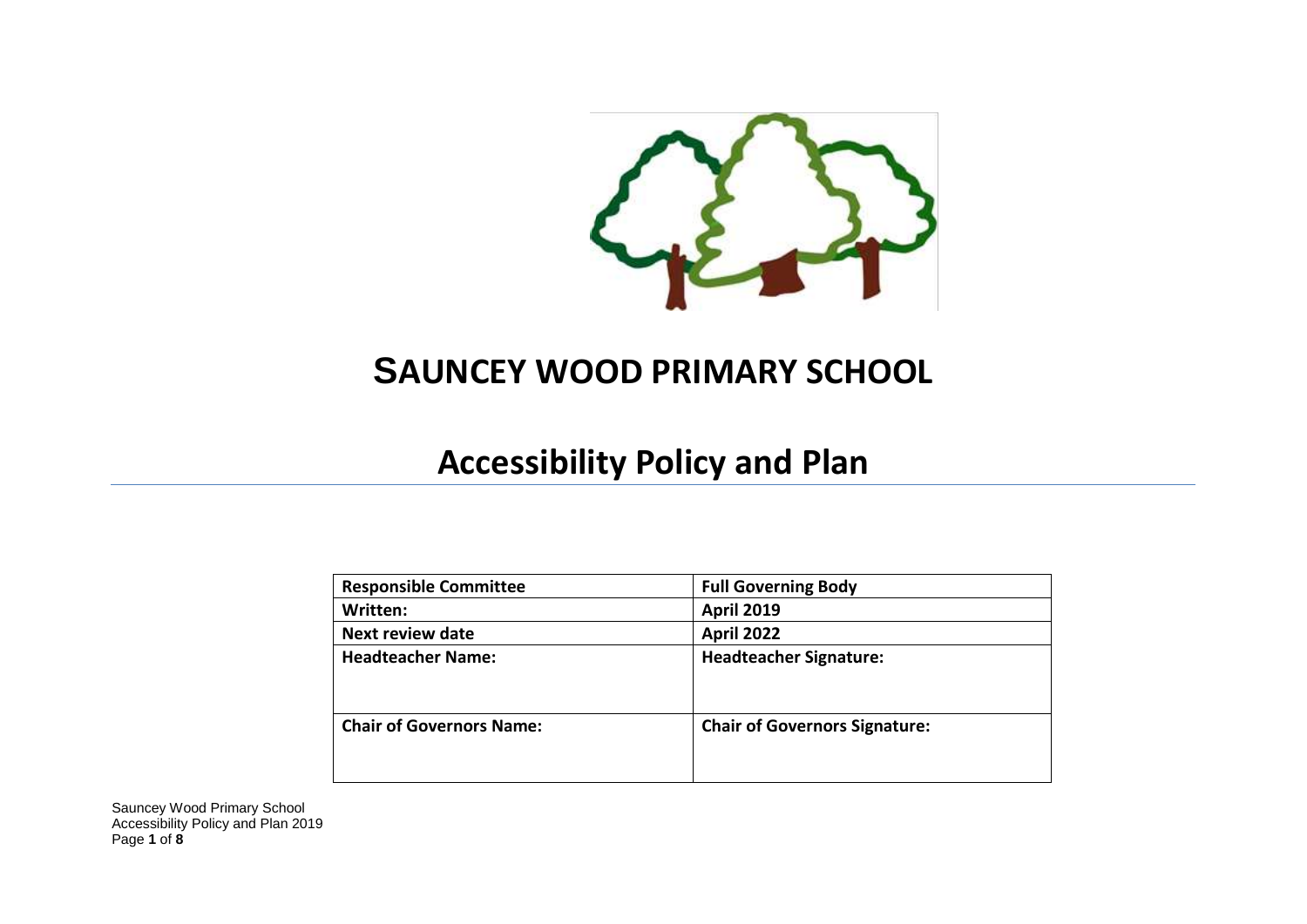## **Introduction**

The goal of this plan is to ensure that the school seeks to provide accessibility to learning for all children who are allocated to the school, irrespective of special need or disability.

The Accessibility Plan should be read in conjunction with the following school policies, strategies and documents:

- **•** Behaviour Policy
- School Improvement Plan
- **•** Equality Policy
- Health & Safety Policy
- Admissions & Attendance Policy
- Medicines & Medical Needs Policy
- SEND Policy
- Curriculum policies
- DfF Guidance

The Equality Act 2010 details Schools' duties around accessibility for disabled pupils. Schools need to carry out accessibility planning for disabled pupils. These are the same duties as previously existed under the DDA and have been replicated in the Equality Act 2010.

## **Sauncey Wood Primary School will aim to:**

1. Increase the extent to which pupils with disabilities can participate in the curriculum to ensure that pupils with a disability are as, equally, prepared for life as their peers. This covers teaching and learning and the wider curriculum of the school. It also covers the provision of specialist aids and equipment, which may assist these pupils in further accessing the curriculum.

2. Improve access to the physical environment of the school to enable pupils with disabilities to take better advantage of education, benefits, facilities and services provided

3. Improve the availability of accessible information to pupils with disabilities. Examples might include handouts, timetables and information about the school events.

Sauncey Wood Primary School Accessibility Policy and Plan 2019 Page **2** of **8**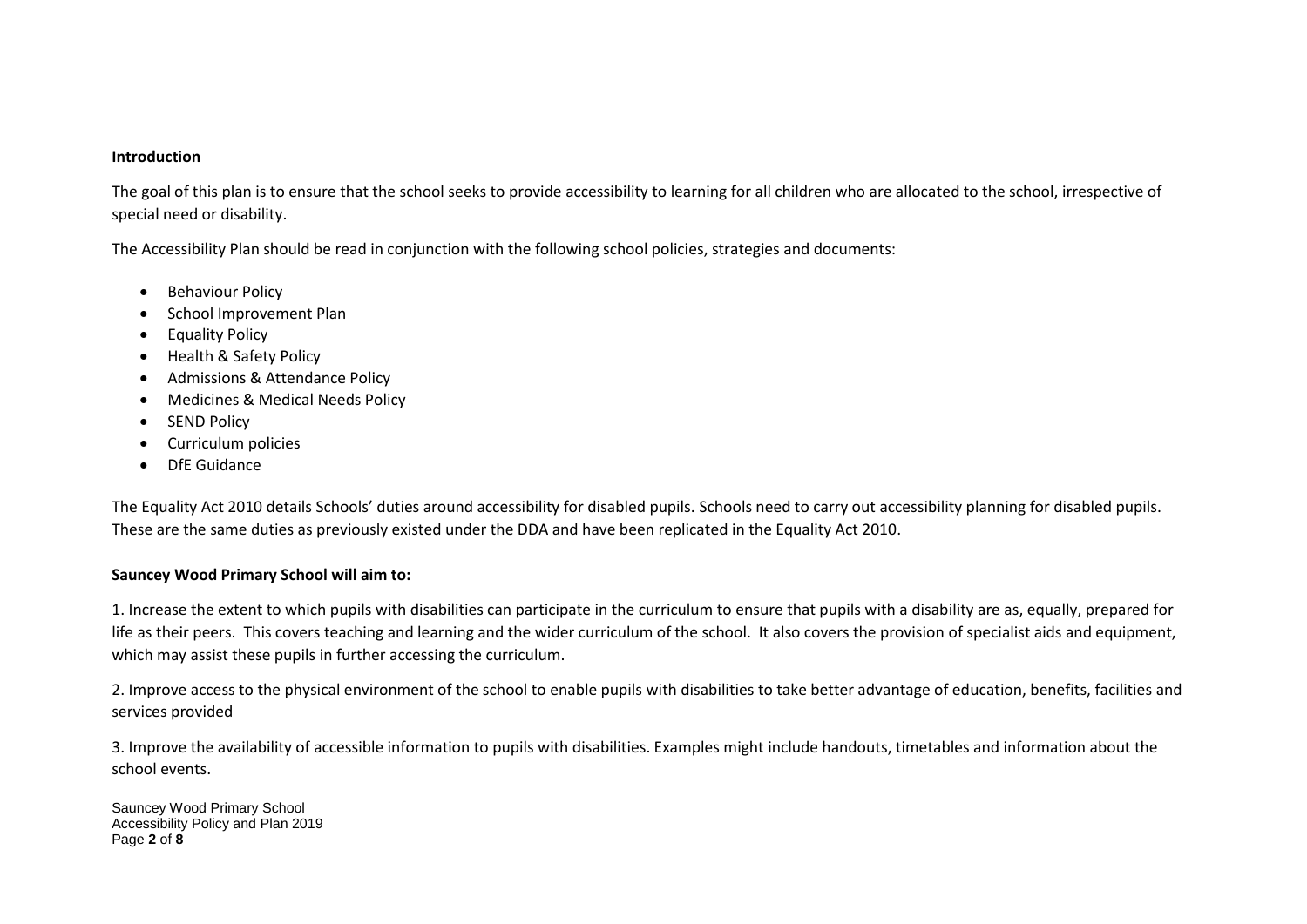4. Have regard to the need to provide adequate resources for implementing plans

5. Consider whether any reasonable adjustment can be made to overcome a substantial disadvantage that a pupil faces

Review

The school's Accessibility Plan will be:

• Reviewed yearly

• Approved by the governing body, who are free to delegate this to a committee of the governing body, an individual governor or the head teacher

| Sauncey Wood Primary School Accessibility Plan 2015-18                                    |                                                                                                                                               |                                                                                                          |                                                                           |                                                                                        |  |
|-------------------------------------------------------------------------------------------|-----------------------------------------------------------------------------------------------------------------------------------------------|----------------------------------------------------------------------------------------------------------|---------------------------------------------------------------------------|----------------------------------------------------------------------------------------|--|
| <b>Securing Access to Learning</b>                                                        |                                                                                                                                               |                                                                                                          |                                                                           |                                                                                        |  |
|                                                                                           | AIM 1: Increase the extent to which pupils with disabilities can participate in the curriculum                                                |                                                                                                          | <b>Timeframe</b>                                                          |                                                                                        |  |
| <b>Target</b><br>1a Identify pupils who<br>need support with<br>accessibility to learning | <b>Strategy</b><br>InCo and HT meet<br>$\bullet$<br>to review all pupils<br>Specific needs<br>reviewed and<br>plans drawn up to<br>meet needs | <b>Outcome</b><br>EHCP/Needs plan<br>$\bullet$<br>in place<br>Strategies to<br>address these in<br>place | Termly- pupil<br>progress<br>meetings<br>between SLT and<br>class teacher | <b>Responsibility</b><br><b>SLT</b><br>$\bullet$<br>SEND linked governor to<br>monitor |  |
| 1b Identify funding<br>streams for actions in 1a                                          | InCo to make<br>$\bullet$<br>applications as<br>appropriate e.g.<br><b>ENF</b> funding<br>HT to include in<br>budget planning                 | EHCP/Needs plan<br>appropriately<br>resourced                                                            | InCo reviews<br>$\bullet$<br>termly<br>HT spring term $-$<br>annually     | InCo and Head Teacher<br>$\bullet$                                                     |  |

Sauncey Wood Primary School Accessibility Policy and Plan 2019 Page **3** of **8**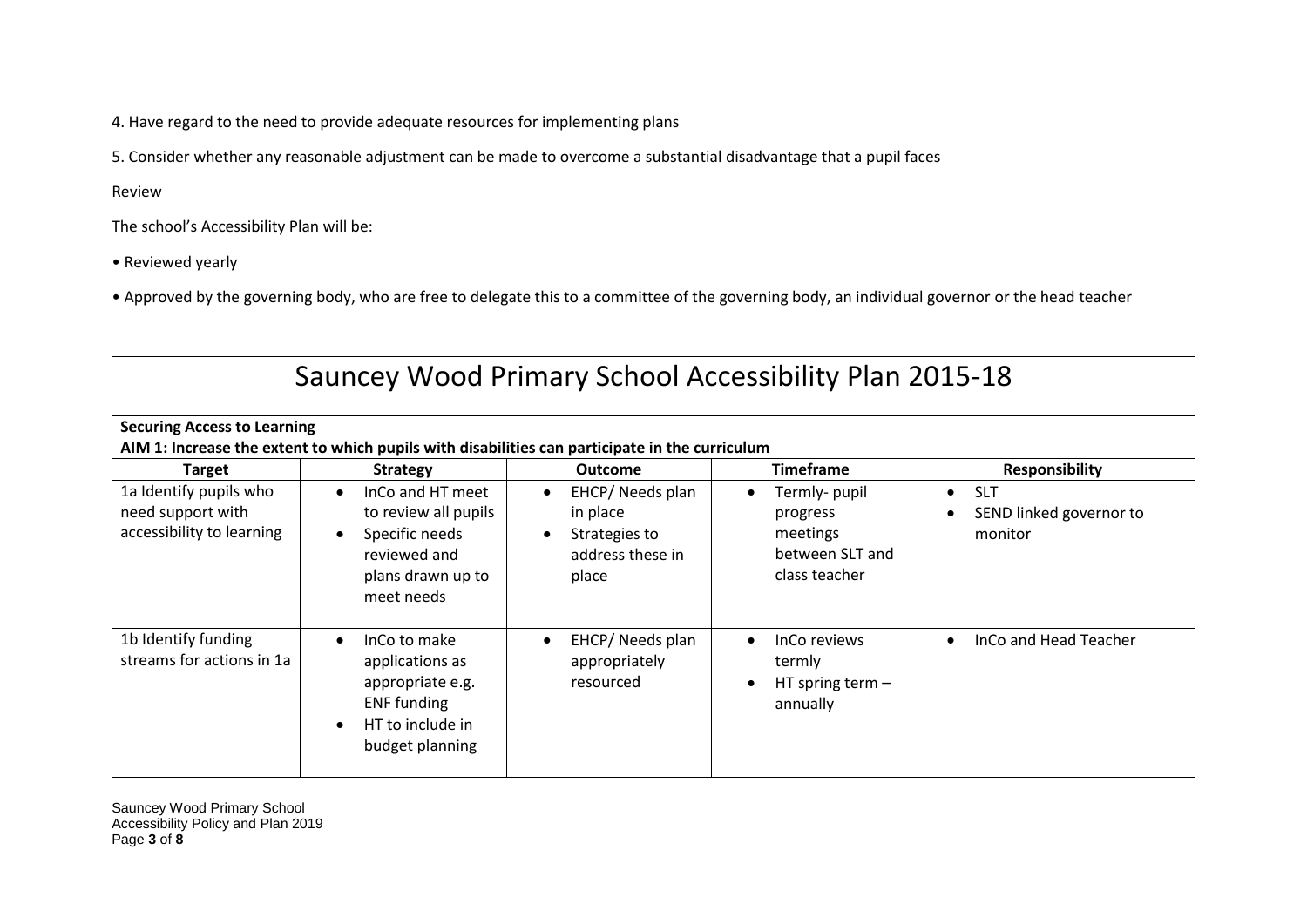| 1c CPD in place to meet<br>children's needs                         | InCo plans in<br>$\bullet$<br>response to<br>Identified pupil<br>needs<br>Performance<br>Appraisal<br>Objectives<br>School needs                                                                                                                                          | Accessibility needs<br>$\bullet$<br>of children are<br>met appropriately        | • Termly | InCo and SLT<br>$\bullet$                |
|---------------------------------------------------------------------|---------------------------------------------------------------------------------------------------------------------------------------------------------------------------------------------------------------------------------------------------------------------------|---------------------------------------------------------------------------------|----------|------------------------------------------|
| 1d Out of classroom<br>activities are accessible<br>to all children | Teachers plan to<br>$\bullet$<br>ensure activities<br>are differentiated<br>to meet all needs<br>Risk assessments<br>$\bullet$<br>undertaken with a<br>goal of ensuring<br>successful<br>inclusion for all<br>children<br>Staffing and plans<br>modified to meet<br>needs | All children<br>$\bullet$<br>participate in<br>learning beyond<br>the classroom | On-going | SLT, Governors and teachers<br>$\bullet$ |
| 1e Classrooms are<br>organised to reflect the<br>needs of children  | <b>Teachers liaise</b><br>$\bullet$<br>with colleagues in<br>advance of<br>receiving new class<br>and plan room<br>according to needs<br>of children<br>Classroom layout<br>reviewed in light of<br>children's needs                                                      | Classrooms<br>$\bullet$<br>support access<br>needs of pupils                    | On-going | Teachers, SLT<br>$\bullet$               |

Sauncey Wood Primary School Accessibility Policy and Plan 2019 Page **4** of **8**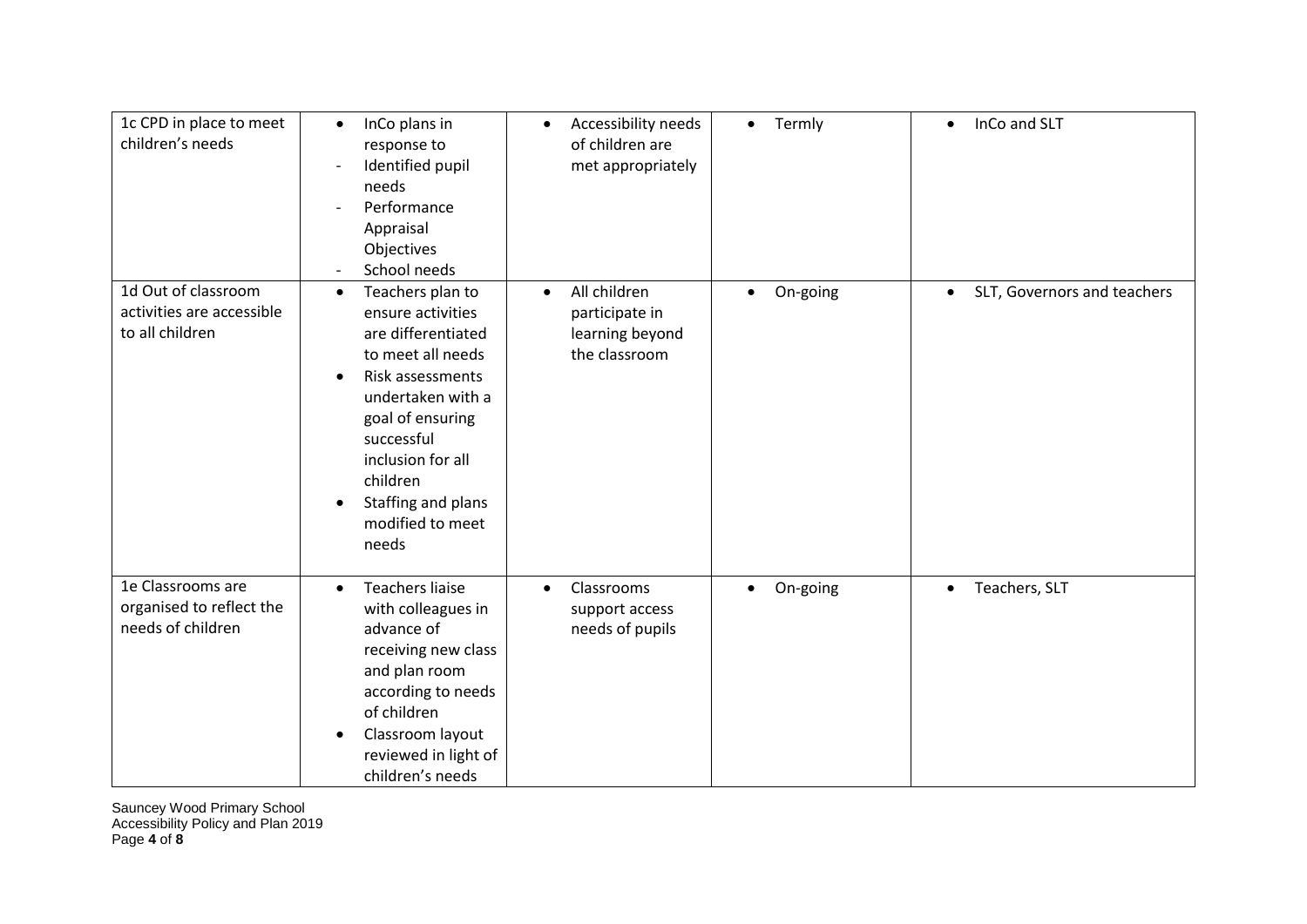|                                                                          | needed in various<br>areas of the<br>school                                                                                                                                                                                   |                                                               |                                                               |                                       |
|--------------------------------------------------------------------------|-------------------------------------------------------------------------------------------------------------------------------------------------------------------------------------------------------------------------------|---------------------------------------------------------------|---------------------------------------------------------------|---------------------------------------|
| 1g Make specialist<br>$\bullet$<br>equipment available as<br>appropriate | Respond to advice<br>$\bullet$<br>from specialists<br>e.g. Occupational<br>Therapist aiming<br>to provide<br>specialist<br>equipment<br>recommended<br>e.g. (these are<br>provided) wobble<br>cushions,<br>strengthening toys | Advice from<br>specialists is<br>appropriately<br>implemented | In response to<br>$\bullet$<br>children's<br>identified needs | InCo, SLT, Teachers, LSA<br>$\bullet$ |

| Target             | <b>Strategy</b> | <b>Outcome</b>       | Timeframe | <b>Responsibility</b> |
|--------------------|-----------------|----------------------|-----------|-----------------------|
| 2a As physical     | Those planning  | All pupils in school | On-going  | SĽ                    |
| improvements are   | developments    | can access newly     |           | Governors to monitor  |
| made to the school | should consider | developed areas      |           |                       |

Sauncey Wood Primary School Accessibility Policy and Plan 2019 Page **5** of **8**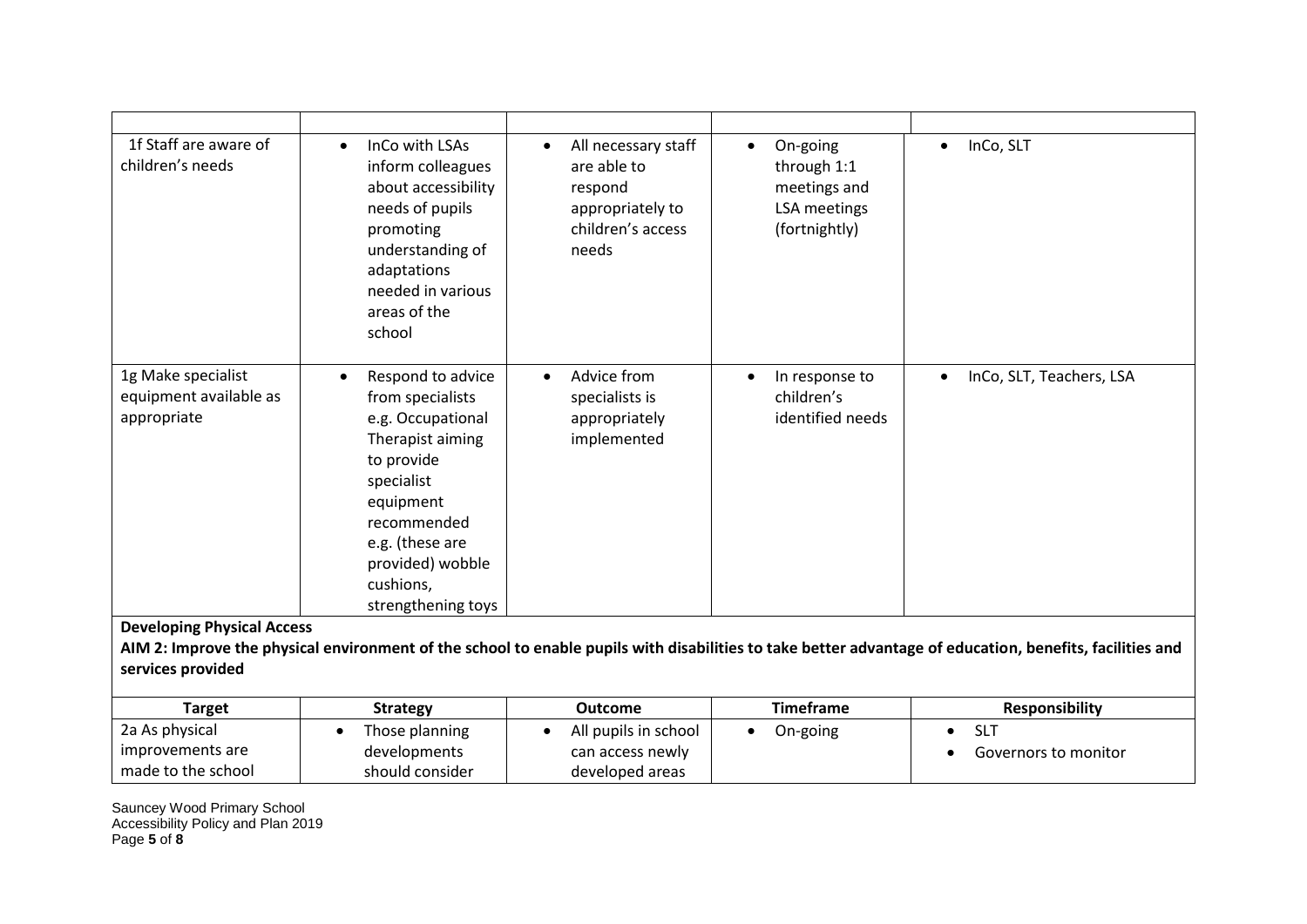| access needs of pupils<br>to be considered                                                                                                                            | the physical needs<br>of pupils<br>Appropriate<br>$\bullet$<br>adaptations should<br>be made                                                                                                                                                                                                                                                 |                                                                                            |                                                                        |                                                |
|-----------------------------------------------------------------------------------------------------------------------------------------------------------------------|----------------------------------------------------------------------------------------------------------------------------------------------------------------------------------------------------------------------------------------------------------------------------------------------------------------------------------------------|--------------------------------------------------------------------------------------------|------------------------------------------------------------------------|------------------------------------------------|
| 2b Needs of new<br>cohorts and in year<br>admission pupils to be<br>reviewed and<br>responded to prior to<br>arrival<br><b>Availability of Accessible Information</b> | InCo and<br>$\bullet$<br>Reception teacher<br>to be in contact<br>with prior settings<br>Where children<br>with disabilities<br>are identified, a<br>review of the<br>adaptations<br>needed to be<br>made<br>Actions to be<br>expedited<br>promptly<br>AIM 3: Improve the availability of accessible information to pupils with disabilities | Necessary<br>$\bullet$<br>adaptations are<br>made prior to<br>pupil's arrival in<br>school | When new<br>children are due<br>for admission $-$ at<br>least annually | InCo, Reception teacher,<br>transition manager |
|                                                                                                                                                                       |                                                                                                                                                                                                                                                                                                                                              |                                                                                            |                                                                        |                                                |
| <b>Target</b>                                                                                                                                                         | <b>Strategy</b>                                                                                                                                                                                                                                                                                                                              | <b>Outcome</b>                                                                             | <b>Timeframe</b>                                                       | <b>Responsibility</b>                          |
| 3a Information is shared                                                                                                                                              | Needs of children                                                                                                                                                                                                                                                                                                                            | Children are<br>$\bullet$                                                                  | Continuous                                                             | SLT, InCo, Class teachers                      |
| with children in a                                                                                                                                                    | reviewed to find                                                                                                                                                                                                                                                                                                                             | increasingly                                                                               |                                                                        |                                                |
| manner appropriate to                                                                                                                                                 | out how                                                                                                                                                                                                                                                                                                                                      | independent in                                                                             |                                                                        |                                                |
| meet their needs                                                                                                                                                      | information needs                                                                                                                                                                                                                                                                                                                            | accessing                                                                                  |                                                                        |                                                |
|                                                                                                                                                                       | to be adapted                                                                                                                                                                                                                                                                                                                                | information                                                                                |                                                                        |                                                |

Sauncey Wood Primary School Accessibility Policy and Plan 2019 Page **6** of **8**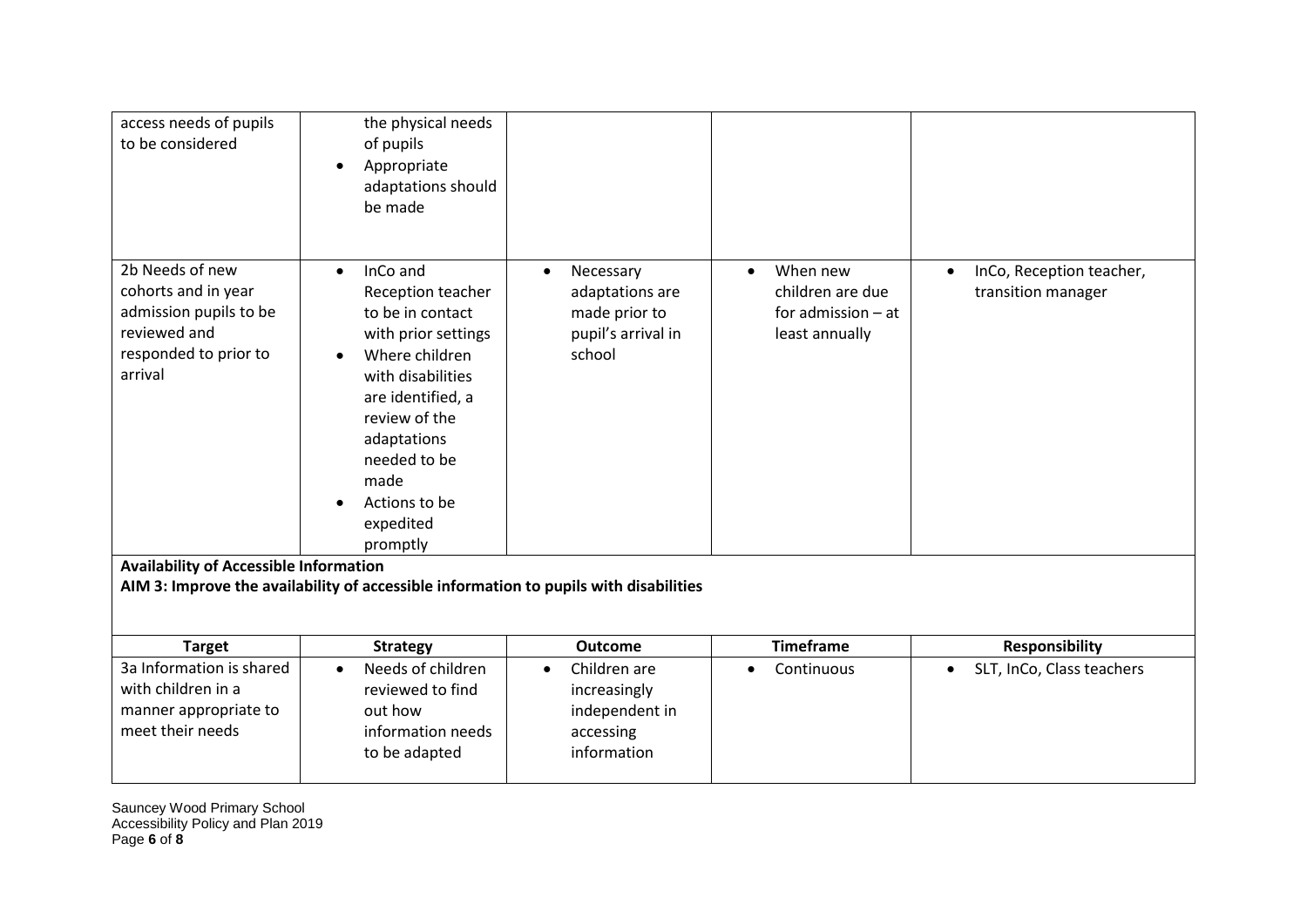| <b>Resourcing</b>                                                                                                                                             | Adaptations made<br>$\bullet$<br>e.g. simplified text,<br>pictorial<br>representation |                                                                                                                                                 |                       |                                                                                   |
|---------------------------------------------------------------------------------------------------------------------------------------------------------------|---------------------------------------------------------------------------------------|-------------------------------------------------------------------------------------------------------------------------------------------------|-----------------------|-----------------------------------------------------------------------------------|
|                                                                                                                                                               | AIM 4: Have regard to the need to provide adequate resources for implementing plans   |                                                                                                                                                 |                       |                                                                                   |
|                                                                                                                                                               |                                                                                       |                                                                                                                                                 |                       |                                                                                   |
| <b>Target</b>                                                                                                                                                 | <b>Strategy</b>                                                                       | <b>Outcome</b>                                                                                                                                  | <b>Timeframe</b>      | <b>Responsibility</b>                                                             |
| 4a HT and where<br>appropriate GB are<br>informed of costings of<br>any provision in relation<br>to accessibility plan                                        | InCo to make<br>$\bullet$<br>recommendations                                          | Reasonable<br>$\bullet$<br>adjustments are<br>made that meet<br>the needs of<br>children with<br>disabilities and<br>special education<br>needs | On-going              | <b>Head Teacher</b><br>$\bullet$<br><b>Budget support</b><br>Governors to monitor |
| 4b Funding streams are<br>accessed to support<br>provision                                                                                                    | InCo to lead on<br>$\bullet$<br>accessing funding<br>streams                          | Applications to be<br>$\bullet$<br>made in good time<br>whenever possible<br>School budget<br>share is supported<br>by other funding<br>streams | On-going<br>$\bullet$ | InCo, SLT<br>$\bullet$                                                            |
| <b>Reasonable Adjustments</b><br>AIM 5: Consider whether any reasonable adjustment can be made to overcome that a substantial disadvantage that a pupil faces |                                                                                       |                                                                                                                                                 |                       |                                                                                   |
| <b>Target</b>                                                                                                                                                 | <b>Strategy</b>                                                                       | <b>Outcome</b>                                                                                                                                  | <b>Timeframe</b>      | <b>Responsibility</b>                                                             |

Sauncey Wood Primary School Accessibility Policy and Plan 2019 Page **7** of **8**